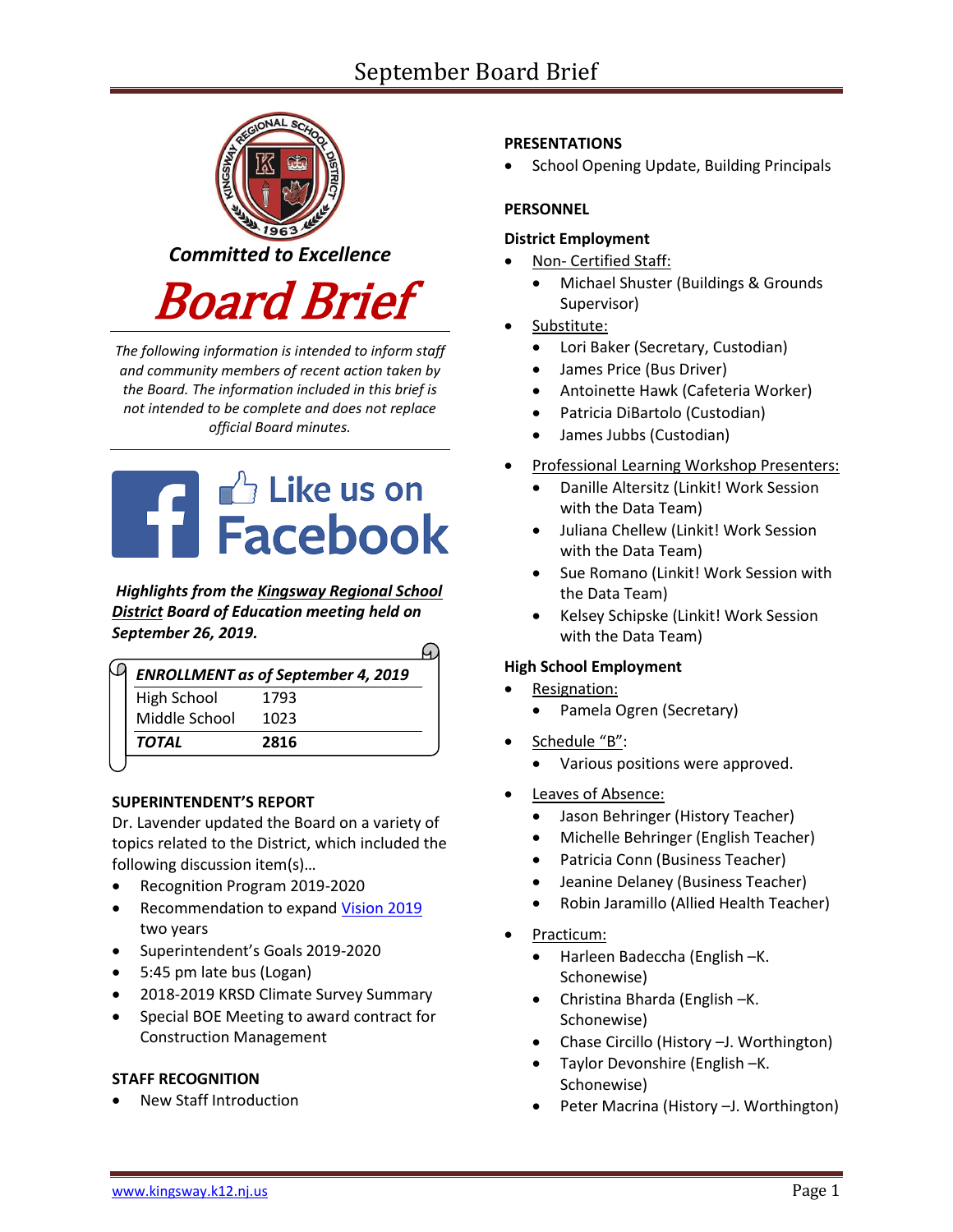## **Middle School Employment**

- Certified Staff:
	- Patricia Knott (LTS Math Teacher)
- Retirement:
	- Jane Dalton (Music Teacher)
	- Marsha Lindsey (Health & Physical Education Teacher)
- Leaves of Absence:
	- Danielle Altersitz (Math Teacher)
	- Danielle Baney (School Psychologist)
	- Peter Berger (Custodian)
	- Jennifer Skelly (Special Education Teacher)

#### **FUNDRAISERS**

- **10/06/2019 to 10/20/2019–** The Girls Volleyball Team will be selling cookie dough.
- **10/08/2019 –** The Girls Volleyball Team will be collecting funds to donate to the Susan G. Komen Foundation.
- **09/19/2019 to 09/27/2019 –** The Student Council is selling tickets to the Homecoming Dance.
- **10/07/2019 to 10/11/2019 –** The Student Council will be collecting coins to donate to the Emmanuel Cancer Foundation.

#### **FIELD TRIPS/ASSEMBLIES**

- **09/10, 09/17, 09/24, 10/01, 10/08, 10/15 and 10/22/2019 –** The STEP students traveled and will be traveling to Petals & Paints Florist.
- **09/19, 09/26, 10/03, 10/10, 10/17, 10/24 and 10/31/2019 –** The STEP students traveled and will be traveling to the Mullica Hill Library.
- **10/02/2019-** The STEP students will be traveling to Duffield's Farm Market.
- **10/08/2019 –** The Student Council students will be traveling to the TCNJ-NJASC Fall Convention.
- **10/08/2019 –** The STEM Class of 2021 will be traveling to the PSEG Energy and Environmental Resource Center.
- **10/13/2019 –** The Key Club will be traveling to Six Flags.
- **10/15/2019 –** The Allied Health students will be taking a CPR and First Aid training class at Kingsway.
- **10/17/2019 –** The DECA students will be traveling to Kean University.
- **11/01/2019 –** The Spanish II students will be traveling to the Margaritas Mexican Restaurant.
- **12/13/2019 –** The Middle School Renaissance students will be traveling to Total Turf.

## **RESEARCH PROJECT**

None

#### **[POLICY](http://www.straussesmay.com/seportal/Public/DistrictPolicyTOC.aspx?id=f0cc945ef3894b8d9ad5f87d948ca425&PolicyID=)**

The Board recommended the following for **FIRST** reading for revisions and/or adoption.

• None

The Board recommended the following for **SECOND** reading for revisions and/or adoption.

None

## **PROGRAMS**

The Board approved the following programs:

None

## **AWARDS AND SCHOLARSHIPS**

The Board approved the following awards and scholarships:

None

#### **FOREIGN EXCHANGE STUDENTS**

• None

#### **OUT OF DISTRICT PLACEMENT**

Various placements were approved.

#### **BUSINESS, FACILITIES & FINANCE**

 **The Board approved the Board Secretary's Report and Bill List.**